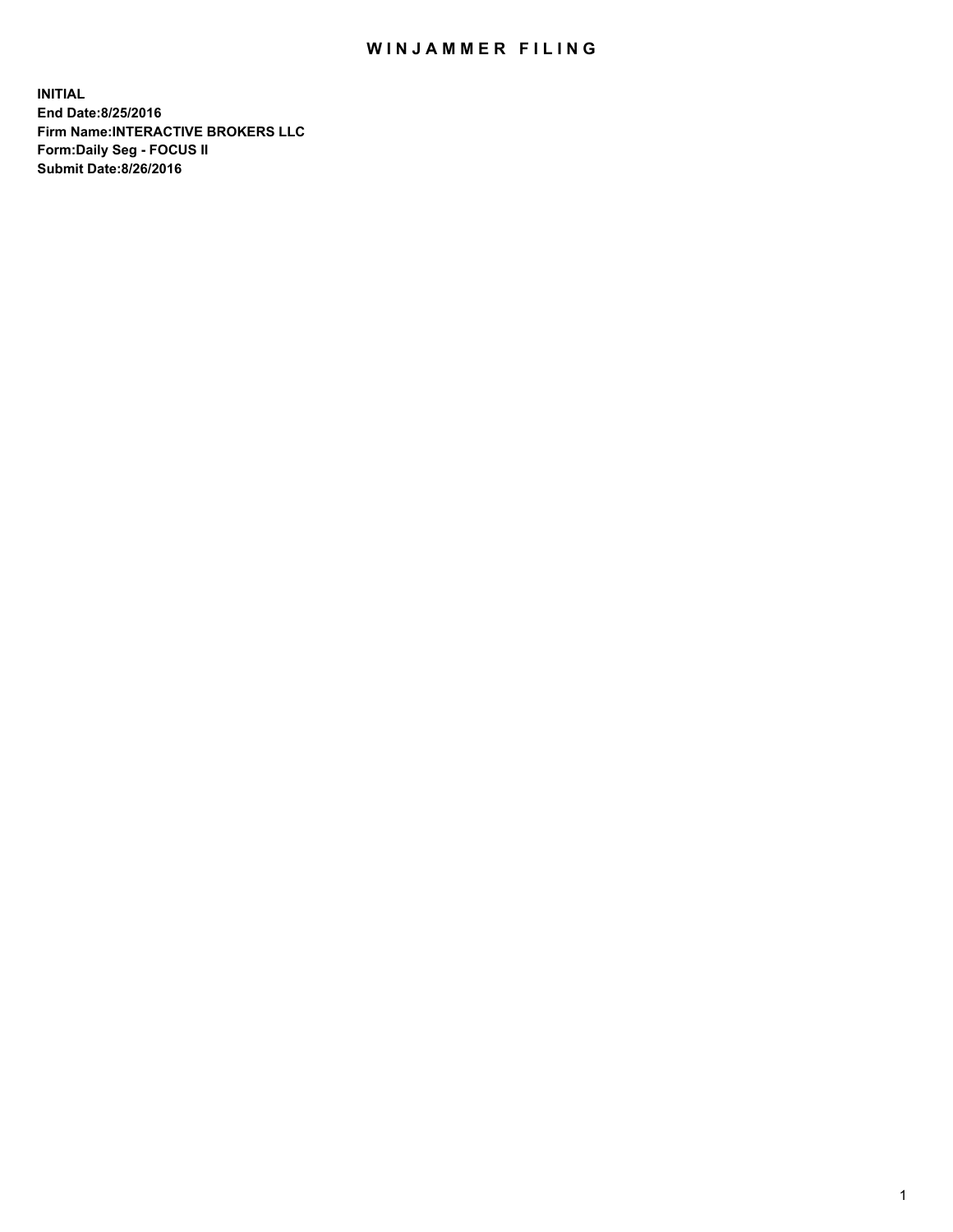## **INITIAL End Date:8/25/2016 Firm Name:INTERACTIVE BROKERS LLC Form:Daily Seg - FOCUS II Submit Date:8/26/2016 Daily Segregation - Cover Page**

| Name of Company<br><b>Contact Name</b><br><b>Contact Phone Number</b><br><b>Contact Email Address</b>                                                                                                                                                                                                                          | <b>INTERACTIVE BROKERS LLC</b><br>James Menicucci<br>203-618-8085<br>jmenicucci@interactivebrokers.c<br>om |
|--------------------------------------------------------------------------------------------------------------------------------------------------------------------------------------------------------------------------------------------------------------------------------------------------------------------------------|------------------------------------------------------------------------------------------------------------|
| FCM's Customer Segregated Funds Residual Interest Target (choose one):<br>a. Minimum dollar amount: ; or<br>b. Minimum percentage of customer segregated funds required:%; or<br>c. Dollar amount range between: and; or<br>d. Percentage range of customer segregated funds required between:% and%.                          | $\overline{\mathbf{0}}$<br>0<br>155,000,000 245,000,000<br>0 <sub>0</sub>                                  |
| FCM's Customer Secured Amount Funds Residual Interest Target (choose one):<br>a. Minimum dollar amount: ; or<br>b. Minimum percentage of customer secured funds required:%; or<br>c. Dollar amount range between: and; or<br>d. Percentage range of customer secured funds required between:% and%.                            | $\overline{\mathbf{0}}$<br>$\overline{\mathbf{0}}$<br>80,000,000 120,000,000<br>00                         |
| FCM's Cleared Swaps Customer Collateral Residual Interest Target (choose one):<br>a. Minimum dollar amount: ; or<br>b. Minimum percentage of cleared swaps customer collateral required:% ; or<br>c. Dollar amount range between: and; or<br>d. Percentage range of cleared swaps customer collateral required between:% and%. | $\overline{\mathbf{0}}$<br>$\overline{\mathbf{0}}$<br>0 <sub>0</sub><br><u>00</u>                          |

Attach supporting documents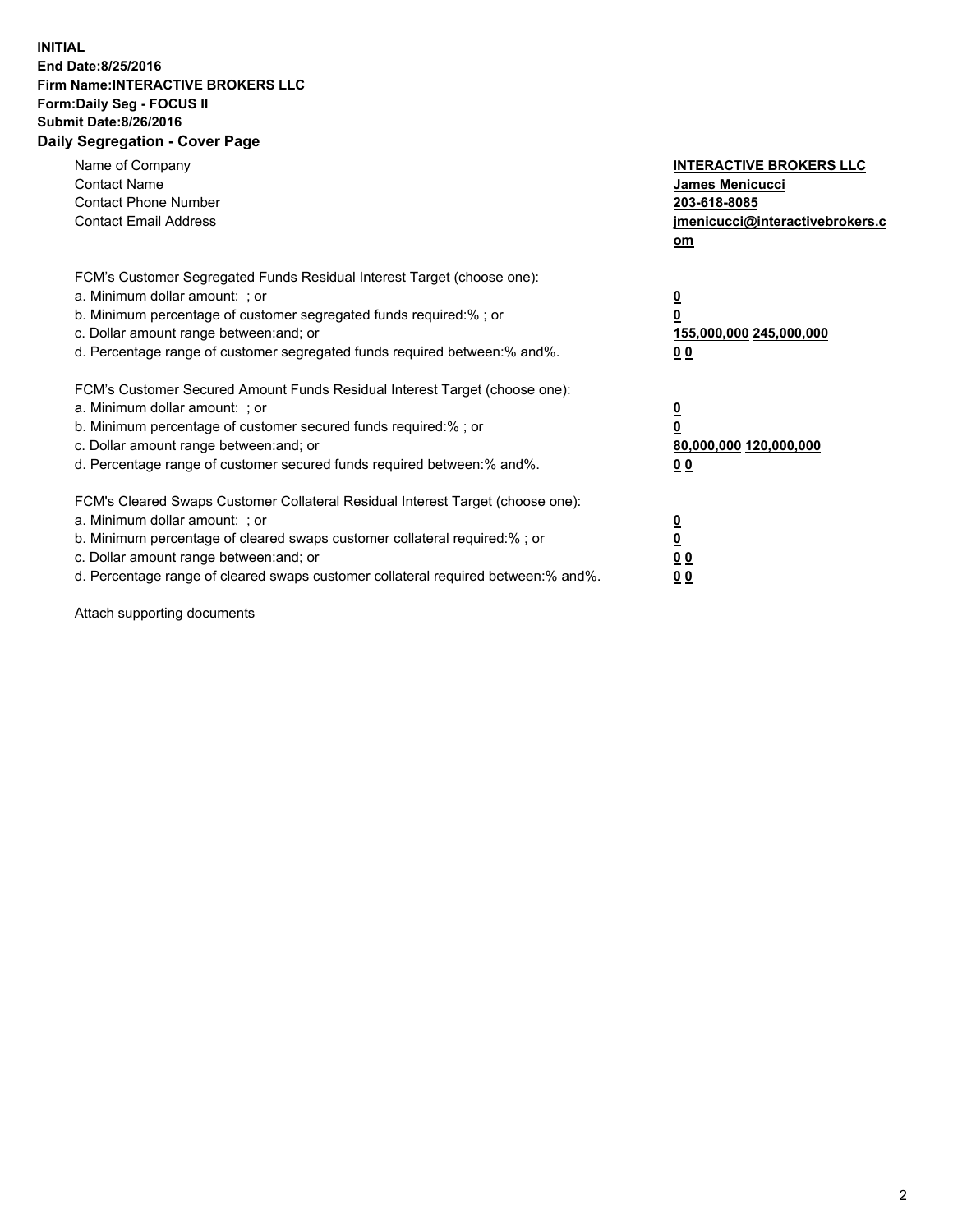## **INITIAL End Date:8/25/2016 Firm Name:INTERACTIVE BROKERS LLC Form:Daily Seg - FOCUS II Submit Date:8/26/2016 Daily Segregation - Secured Amounts**

|     | Daily Ocglegation - Occuled Amounts                                                                        |                                  |
|-----|------------------------------------------------------------------------------------------------------------|----------------------------------|
|     | Foreign Futures and Foreign Options Secured Amounts                                                        |                                  |
|     | Amount required to be set aside pursuant to law, rule or regulation of a foreign                           | $0$ [7305]                       |
|     | government or a rule of a self-regulatory organization authorized thereunder                               |                                  |
| 1.  | Net ledger balance - Foreign Futures and Foreign Option Trading - All Customers                            |                                  |
|     | A. Cash                                                                                                    | 352,286,153 [7315]               |
|     | B. Securities (at market)                                                                                  | $0$ [7317]                       |
| 2.  | Net unrealized profit (loss) in open futures contracts traded on a foreign board of trade                  | 15,026,236 [7325]                |
| 3.  | Exchange traded options                                                                                    |                                  |
|     | a. Market value of open option contracts purchased on a foreign board of trade                             | 276,738 [7335]                   |
|     | b. Market value of open contracts granted (sold) on a foreign board of trade                               | -71,800 <sup>[7337]</sup>        |
| 4.  | Net equity (deficit) (add lines 1. 2. and 3.)                                                              | 367,517,327 [7345]               |
| 5.  | Account liquidating to a deficit and account with a debit balances - gross amount                          | 59,535 [7351]                    |
|     | Less: amount offset by customer owned securities                                                           | 0 [7352] 59,535 [7354]           |
| 6.  | Amount required to be set aside as the secured amount - Net Liquidating Equity                             | 367,576,862 [7355]               |
|     | Method (add lines 4 and 5)                                                                                 |                                  |
| 7.  | Greater of amount required to be set aside pursuant to foreign jurisdiction (above) or line                | 367,576,862 [7360]               |
|     | 6.                                                                                                         |                                  |
|     | FUNDS DEPOSITED IN SEPARATE REGULATION 30.7 ACCOUNTS                                                       |                                  |
| 1.  | Cash in banks                                                                                              |                                  |
|     | A. Banks located in the United States                                                                      | $0$ [7500]                       |
|     | B. Other banks qualified under Regulation 30.7                                                             | 0 [7520] 0 [7530]                |
| 2.  | Securities                                                                                                 |                                  |
|     | A. In safekeeping with banks located in the United States                                                  | 417,908,230 [7540]               |
|     | B. In safekeeping with other banks qualified under Regulation 30.7                                         | 0 [7560] 417,908,230 [7570]      |
| 3.  | Equities with registered futures commission merchants                                                      |                                  |
|     | A. Cash                                                                                                    | $0$ [7580]                       |
|     | <b>B.</b> Securities                                                                                       | $0$ [7590]                       |
|     | C. Unrealized gain (loss) on open futures contracts                                                        | $0$ [7600]                       |
|     | D. Value of long option contracts                                                                          | $0$ [7610]                       |
|     | E. Value of short option contracts                                                                         | 0 [7615] 0 [7620]                |
| 4.  | Amounts held by clearing organizations of foreign boards of trade                                          |                                  |
|     | A. Cash                                                                                                    | $0$ [7640]                       |
|     | <b>B.</b> Securities                                                                                       | $0$ [7650]                       |
|     | C. Amount due to (from) clearing organization - daily variation                                            | $0$ [7660]                       |
|     | D. Value of long option contracts                                                                          | $0$ [7670]                       |
|     | E. Value of short option contracts                                                                         | 0 [7675] 0 [7680]                |
| 5.  | Amounts held by members of foreign boards of trade                                                         |                                  |
|     | A. Cash                                                                                                    | 70,105,544 [7700]                |
|     | <b>B.</b> Securities                                                                                       | $0$ [7710]                       |
|     | C. Unrealized gain (loss) on open futures contracts                                                        | 2,402,766 [7720]                 |
|     | D. Value of long option contracts                                                                          | 276,725 [7730]                   |
|     | E. Value of short option contracts                                                                         | -71,796 [7735] 72,713,239 [7740] |
| 6.  | Amounts with other depositories designated by a foreign board of trade                                     | 0 [7760]                         |
| 7.  | Segregated funds on hand                                                                                   | $0$ [7765]                       |
| 8.  | Total funds in separate section 30.7 accounts                                                              | 490,621,469 [7770]               |
| 9.  | Excess (deficiency) Set Aside for Secured Amount (subtract line 7 Secured Statement<br>Page 1 from Line 8) | 123,044,607 [7380]               |
| 10. | Management Target Amount for Excess funds in separate section 30.7 accounts                                | 80,000,000 [7780]                |
| 11. | Excess (deficiency) funds in separate 30.7 accounts over (under) Management Target                         | 43,044,607 [7785]                |
|     |                                                                                                            |                                  |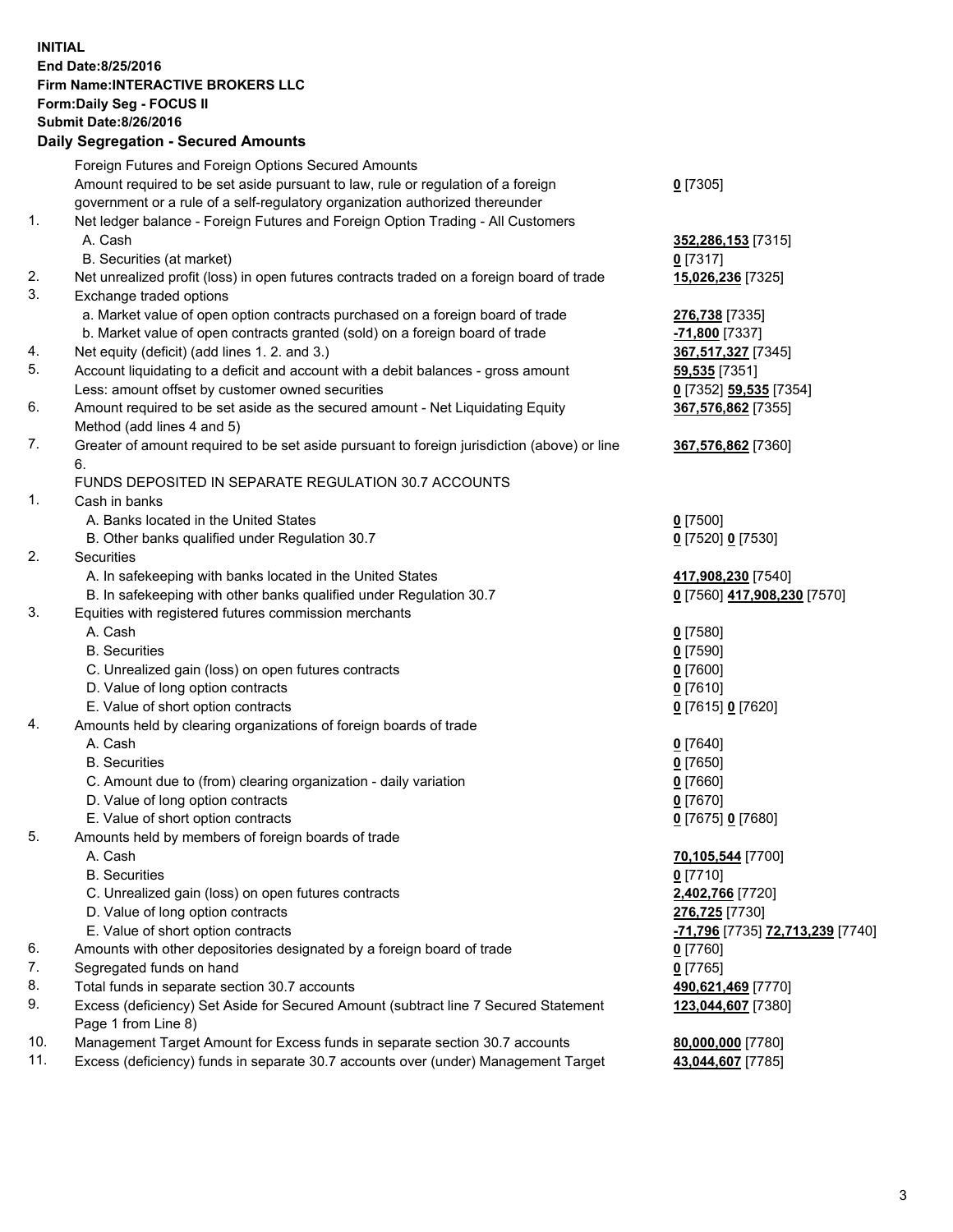**INITIAL End Date:8/25/2016 Firm Name:INTERACTIVE BROKERS LLC Form:Daily Seg - FOCUS II Submit Date:8/26/2016 Daily Segregation - Segregation Statement** SEGREGATION REQUIREMENTS(Section 4d(2) of the CEAct) 1. Net ledger balance A. Cash **3,054,008,718** [7010] B. Securities (at market) **0** [7020] 2. Net unrealized profit (loss) in open futures contracts traded on a contract market **-127,860,608** [7030] 3. Exchange traded options A. Add market value of open option contracts purchased on a contract market **141,689,295** [7032] B. Deduct market value of open option contracts granted (sold) on a contract market **-201,308,975** [7033] 4. Net equity (deficit) (add lines 1, 2 and 3) **2,866,528,430** [7040] 5. Accounts liquidating to a deficit and accounts with debit balances - gross amount **72,867** [7045] Less: amount offset by customer securities **0** [7047] **72,867** [7050] 6. Amount required to be segregated (add lines 4 and 5) **2,866,601,297** [7060] FUNDS IN SEGREGATED ACCOUNTS 7. Deposited in segregated funds bank accounts A. Cash **64,215,399** [7070] B. Securities representing investments of customers' funds (at market) **1,881,707,280** [7080] C. Securities held for particular customers or option customers in lieu of cash (at market) **0** [7090] 8. Margins on deposit with derivatives clearing organizations of contract markets A. Cash **34,031,706** [7100] B. Securities representing investments of customers' funds (at market) **1,175,471,815** [7110] C. Securities held for particular customers or option customers in lieu of cash (at market) **0** [7120] 9. Net settlement from (to) derivatives clearing organizations of contract markets **-2,088,620** [7130] 10. Exchange traded options A. Value of open long option contracts **141,687,338** [7132] B. Value of open short option contracts **-201,306,949** [7133] 11. Net equities with other FCMs A. Net liquidating equity **0** [7140] B. Securities representing investments of customers' funds (at market) **0** [7160] C. Securities held for particular customers or option customers in lieu of cash (at market) **0** [7170] 12. Segregated funds on hand **0** [7150] 13. Total amount in segregation (add lines 7 through 12) **3,093,717,969** [7180] 14. Excess (deficiency) funds in segregation (subtract line 6 from line 13) **227,116,672** [7190] 15. Management Target Amount for Excess funds in segregation **155,000,000** [7194] 16. Excess (deficiency) funds in segregation over (under) Management Target Amount **72,116,672** [7198]

Excess